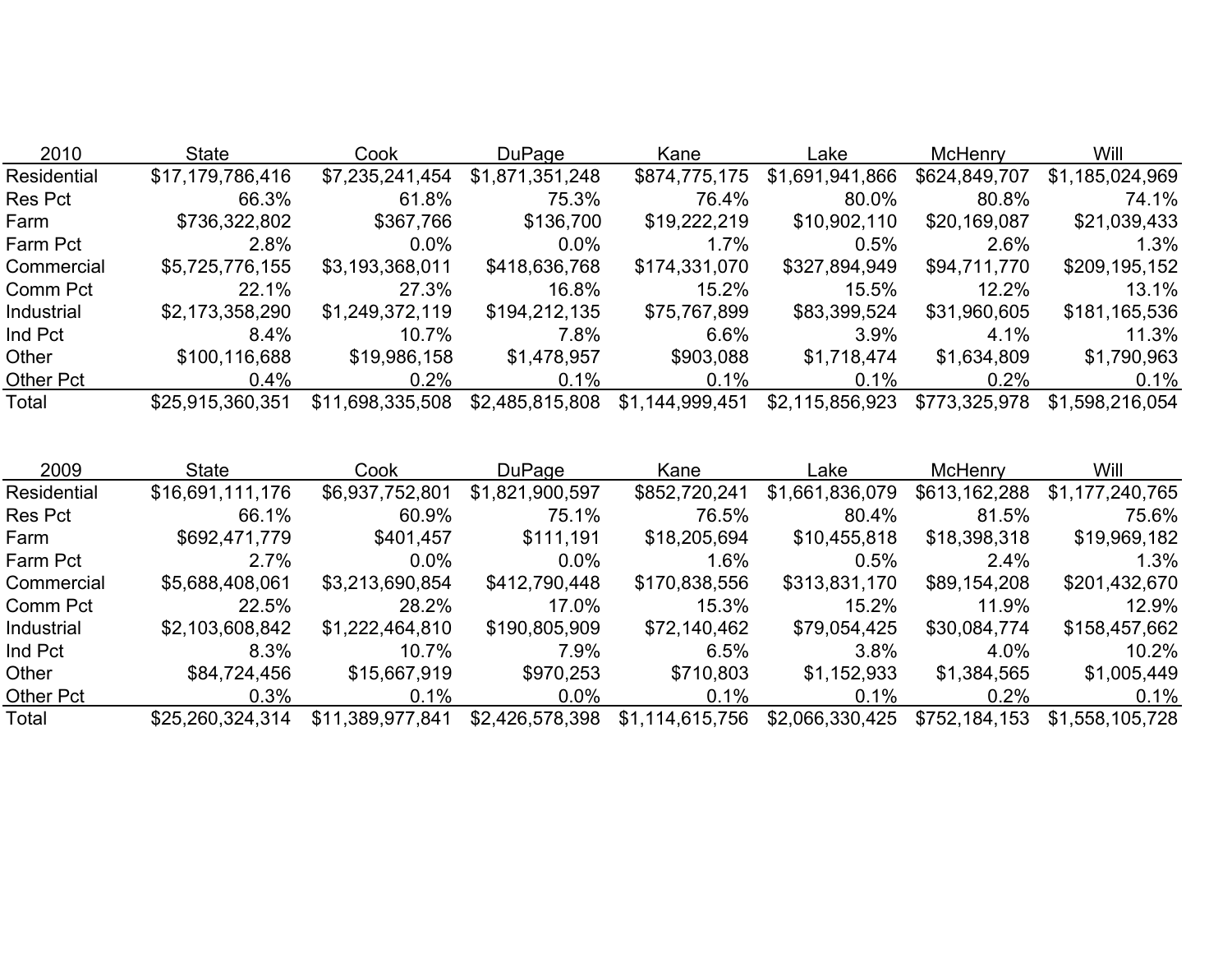| 2008        | <b>State</b>     | Cook             | <b>DuPage</b>   | Kane            | Lake            | <b>McHenry</b> | Will            |
|-------------|------------------|------------------|-----------------|-----------------|-----------------|----------------|-----------------|
| Residential | \$16,104,335,103 | \$6,550,191,801  | \$1,769,054,715 | \$841,668,178   | \$1,635,968,712 | \$604,022,536  | \$1,154,084,588 |
| Res Pct     | 65.0%            | 58.2%            | 74.5%           | 76.8%           | 80.4%           | 81.9%          | 76.4%           |
| Farm        | \$654,122,513    | \$588,944        | \$108,706       | \$18,980,717    | \$10,162,618    | \$17,412,964   | \$18,319,288    |
| Farm Pct    | 2.6%             | $0.0\%$          | $0.0\%$         | 1.7%            | 0.5%            | 2.4%           | $1.2\%$         |
| Commercial  | \$5,771,474,886  | \$3,362,976,730  | \$415,428,455   | \$164,264,342   | \$311,761,056   | \$85,436,574   | \$189,073,322   |
| Comm Pct    | 23.3%            | 29.9%            | 17.5%           | 15.0%           | 15.3%           | 11.6%          | 12.5%           |
| Industrial  | \$2,171,992,740  | \$1,327,702,009  | \$190,379,205   | \$69,979,145    | \$76,598,117    | \$29,132,739   | \$147,541,934   |
| Ind Pct     | 8.8%             | 11.8%            | 8.0%            | 6.4%            | 3.8%            | 4.0%           | 9.8%            |
| Other       | \$66,348,541     | \$13,637,291     | \$784,744       | \$581,162       | \$1,031,334     | \$1,337,881    | \$834,693       |
| Other Pct   | 0.3%             | 0.1%             | $0.0\%$         | 0.1%            | $0.1\%$         | 0.2%           | $0.1\%$         |
| Total       | \$24,768,273,783 | \$11,255,096,775 | \$2,375,755,825 | \$1,095,473,544 | \$2,035,521,837 | \$737,342,694  | \$1,509,853,825 |

| 2007             | <b>State</b>     | Cook             | <b>DuPage</b>   | Kane            | Lake            | <b>McHenry</b> | Will            |
|------------------|------------------|------------------|-----------------|-----------------|-----------------|----------------|-----------------|
| Residential      | \$15,272,560,957 | \$6,184,514,648  | \$1,685,873,401 | \$798,993,457   | \$1,551,189,500 | \$575,492,077  | \$1,103,156,463 |
| <b>Res Pct</b>   | 64.8%            | 57.4%            | 74.7%           | 77.4%           | 80.6%           | 82.2%          | 77.6%           |
| Farm             | \$613,485,129    | \$580,041        | \$108,710       | \$17,556,458    | \$9,330,678     | \$16,108,232   | \$17,865,209    |
| Farm Pct         | 2.6%             | $0.0\%$          | $0.0\%$         | 1.7%            | 0.5%            | 2.3%           | 1.3%            |
| Commercial       | \$5,525,229,595  | \$3,277,372,790  | \$391,781,179   | \$150,917,175   | \$292,423,481   | \$79,829,416   | \$179,540,425   |
| Comm Pct         | 23.5%            | 30.4%            | 17.4%           | 14.6%           | 15.2%           | 11.4%          | 12.6%           |
| Industrial       | \$2,079,560,969  | \$1,293,489,660  | \$178,347,170   | \$64,961,988    | \$70,854,171    | \$27,564,330   | \$119,972,446   |
| Ind Pct          | 8.8%             | 12.0%            | 7.9%            | 6.3%            | $3.7\%$         | 3.9%           | 8.4%            |
| Other            | \$61,051,972     | \$13,290,973     | \$684,639       | \$485,422       | \$903,604       | \$1,306,838    | \$715,761       |
| <b>Other Pct</b> | 0.3%             | $0.1\%$          | $0.0\%$         | $0.0\%$         | $0.0\%$         | 0.2%           | 0.1%            |
| Total            | \$23,551,888,622 | \$10,769,248,112 | \$2,256,795,099 | \$1,032,914,500 | \$1,924,701,434 | \$700,300,893  | \$1,421,250,304 |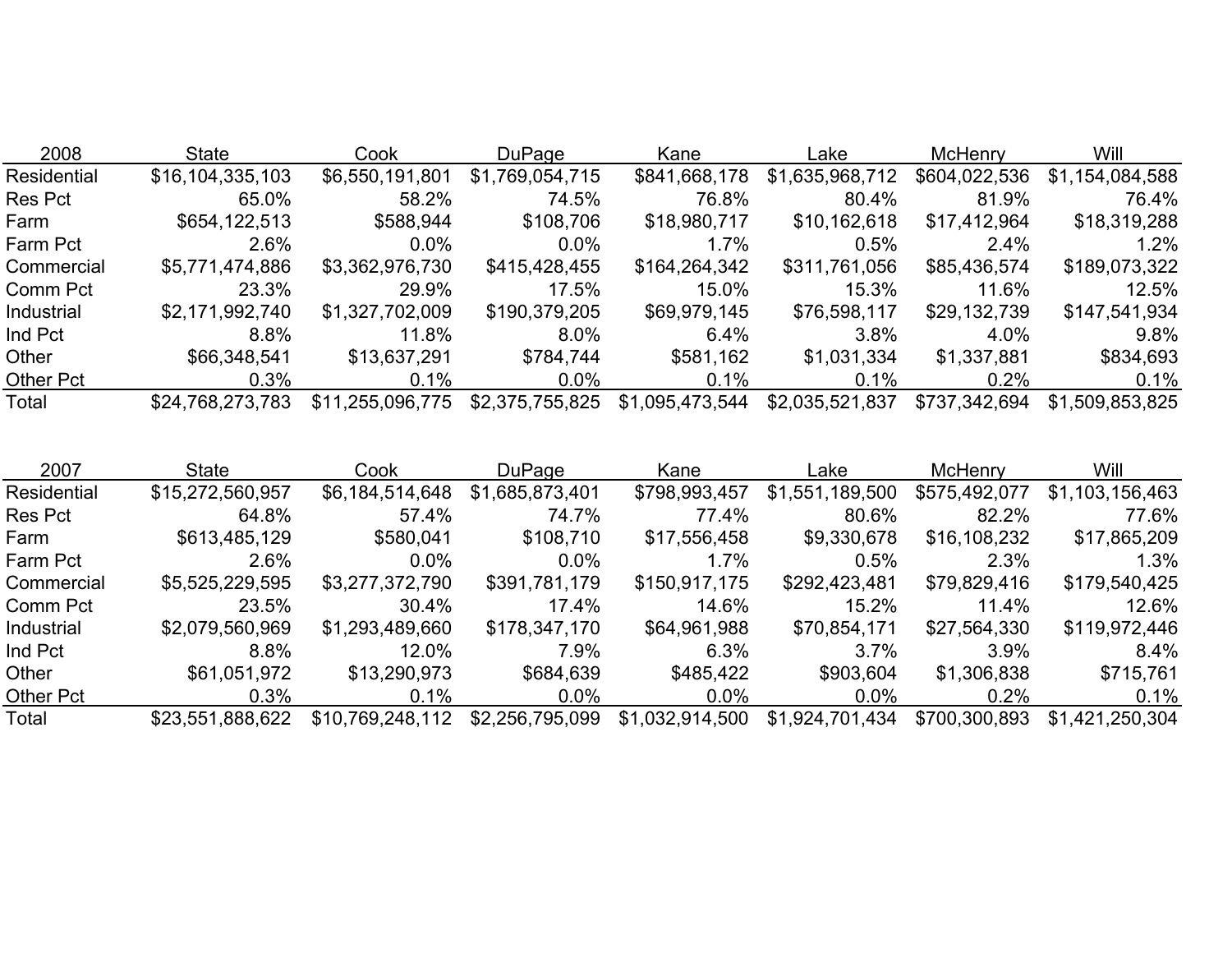| 2006             | <b>State</b>     | Cook             | <b>DuPage</b>   | Kane          | Lake            | McHenry       | Will            |
|------------------|------------------|------------------|-----------------|---------------|-----------------|---------------|-----------------|
| Residential      | \$14,393,080,808 | \$5,856,678,378  | \$1,598,179,426 | \$733,329,384 | \$1,478,674,467 | \$540,878,987 | \$1,022,860,612 |
| <b>Res Pct</b>   | 64.1%            | 56.3%            | 74.1%           | 77.4%         | 80.8%           | 82.0%         | 77.9%           |
| Farm             | \$585,201,582    | \$628,429        | \$131,916       | \$15,498,167  | \$9,468,929     | \$15,416,340  | \$16,532,967    |
| Farm Pct         | 2.6%             | $0.0\%$          | $0.0\%$         | $1.6\%$       | 0.5%            | 2.3%          | 1.3%            |
| Commercial       | \$5,355,632,983  | \$3,241,269,924  | \$381,555,973   | \$139,194,454 | \$272,714,110   | \$74,893,749  | \$160,267,030   |
| Comm Pct         | 23.9%            | 31.1%            | 17.7%           | 14.7%         | 14.9%           | 11.4%         | 12.2%           |
| Industrial       | \$2,052,882,309  | \$1,298,685,231  | \$176,594,858   | \$59,021,120  | \$67,267,311    | \$26,762,752  | \$112,075,369   |
| Ind Pct          | 9.1%             | 12.5%            | 8.2%            | 6.2%          | 3.7%            | 4.1%          | 8.5%            |
| Other            | \$55,803,197     | \$12,598,917     | \$618,285       | \$430,917     | \$837,702       | \$1,385,470   | \$658,618       |
| <b>Other Pct</b> | 0.2%             | 0.1%             | $0.0\%$         | $0.0\%$       | $0.0\%$         | 0.2%          | 0.1%            |
| Total            | \$22,442,600,879 | \$10,409,860,879 | \$2,157,080,458 | \$947,474,042 | \$1,828,962,519 | \$659,337,298 | \$1,312,394,596 |

| 2005               | <b>State</b>     | Cook            | DuPage          | Kane          | Lake            | <b>McHenry</b> | Will            |
|--------------------|------------------|-----------------|-----------------|---------------|-----------------|----------------|-----------------|
| <b>Residential</b> | \$13,322,791,892 | \$5,422,672,375 | \$1,503,224,225 | \$676,063,684 | \$1,372,755,644 | \$499,908,828  | \$916,235,931   |
| Res Pct            | 63.0%            | 54.7%           | 73.5%           | 77.4%         | 80.6%           | 81.6%          | 77.6%           |
| Farm               | \$589,860,464    | \$835,694       | \$138,698       | \$15,453,984  | \$8,927,627     | \$14,445,932   | \$17,598,039    |
| Farm Pct           | 2.8%             | $0.0\%$         | $0.0\%$         | $1.8\%$       | 0.5%            | $2.4\%$        | .5%             |
| Commercial         | \$5,205,523,705  | \$3,214,219,803 | \$368,753,669   | \$126,107,807 | \$256,569,397   | \$70,813,282   | \$146,719,437   |
| Comm Pct           | 24.6%            | 32.4%           | 18.0%           | 14.4%         | 15.1%           | 11.6%          | $12.4\%$        |
| Industrial         | \$1,969,497,334  | \$1,269,634,953 | \$171,774,814   | \$55,419,737  | \$63,963,937    | \$25,932,547   | \$99,915,248    |
| Ind Pct            | 9.3%             | 12.8%           | 8.4%            | 6.3%          | 3.8%            | 4.2%           | 8.5%            |
| Other              | \$51,678,912     | \$12,136,126    | \$600,143       | \$420,820     | \$755,224       | \$1,432,988    | \$645,872       |
| <b>Other Pct</b>   | 0.2%             | 0.1%            | $0.0\%$         | $0.0\%$       | $0.0\%$         | 0.2%           | 0.1%            |
| Total              | \$21,139,352,307 | \$9,919,498,951 | \$2,044,491,549 | \$873,466,032 | \$1,702,971,829 | \$612,533,577  | \$1,181,114,527 |
|                    |                  |                 |                 |               |                 |                |                 |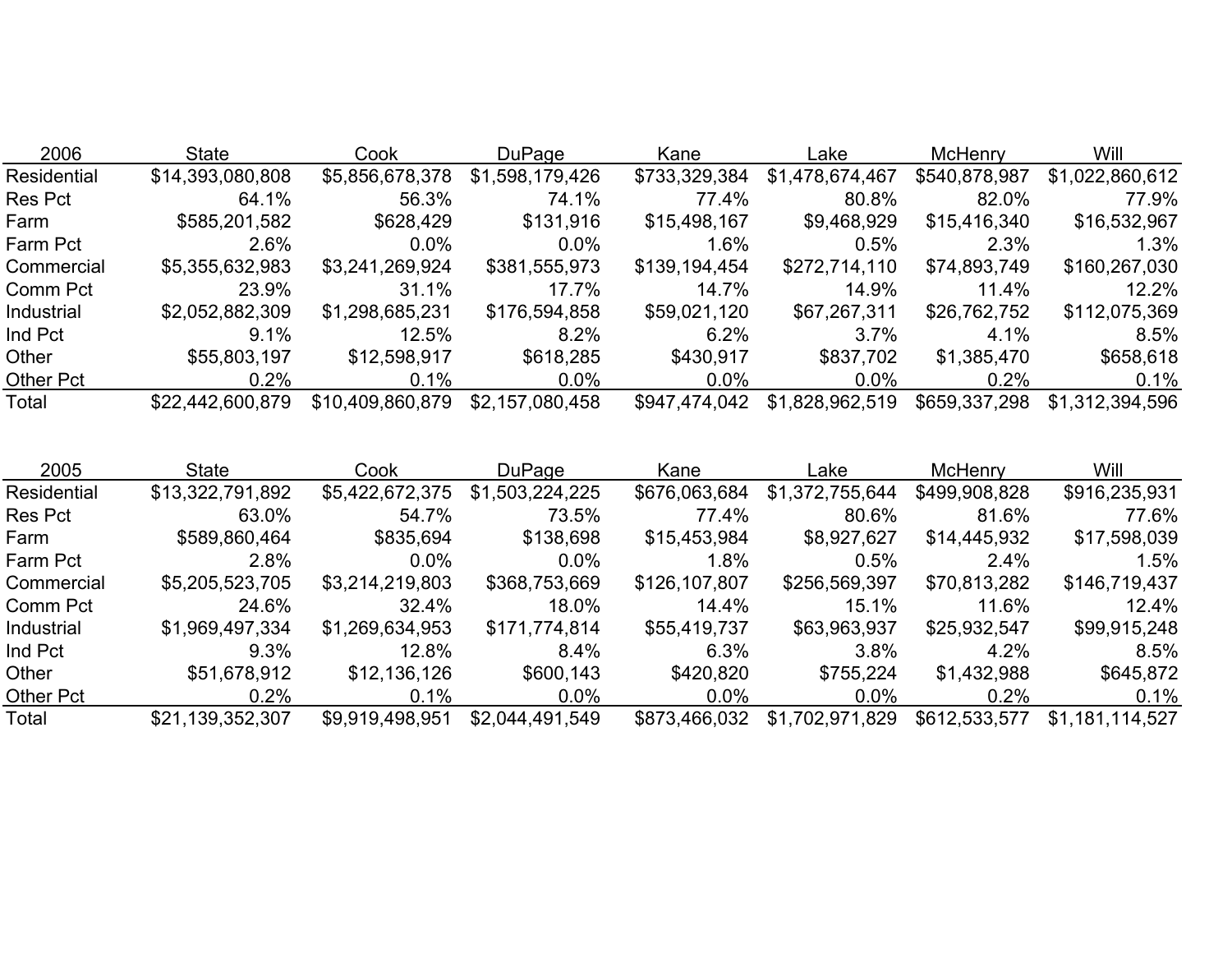| 2004             | <b>State</b>     | Cook            | <b>DuPage</b>   | Kane          | Lake            | <b>McHenry</b> | Will            |
|------------------|------------------|-----------------|-----------------|---------------|-----------------|----------------|-----------------|
| Residential      | \$12,367,025,569 | \$5,087,740,773 | \$1,416,376,170 | \$605,621,435 | \$1,280,174,364 | \$452,912,619  | \$818,229,451   |
| <b>Res Pct</b>   | 62.0%            | 53.9%           | 72.9%           | 76.9%         | 80.0%           | 81.2%          | 77.6%           |
| Farm             | \$593,428,009    | \$727,036       | \$176,027       | \$14,362,855  | \$8,640,429     | \$13,629,387   | \$1,711,403     |
| Farm Pct         | $3.0\%$          | $0.0\%$         | $0.0\%$         | 1.8%          | 0.5%            | $2.4\%$        | 0.2%            |
| Commercial       | \$4,985,033,960  | \$3,096,540,038 | \$358,654,086   | \$115,482,148 | \$247,879,221   | \$64,546,990   | \$135,039,353   |
| Comm Pct         | 25.0%            | 32.8%           | 18.5%           | 14.7%         | 15.5%           | 11.6%          | 12.8%           |
| Industrial       | \$1,946,032,151  | \$1,248,324,723 | \$166,493,919   | \$51,896,298  | \$62,660,396    | \$25,438,798   | \$98,063,093    |
| Ind Pct          | $9.8\%$          | 13.2%           | 8.6%            | $6.6\%$       | $3.9\%$         | 4.6%           | $9.3\%$         |
| Other            | \$52,732,579     | \$13,237,274    | \$651,917       | \$446,178     | \$747,399       | \$1,304,739    | \$707,999       |
| <b>Other Pct</b> | 0.3%             | 0.1%            | $0.0\%$         | $0.1\%$       | $0.0\%$         | 0.2%           | 0.1%            |
| Total            | \$19,944,252,268 | \$9,446,569,844 | \$1,942,352,119 | \$787,808,914 | \$1,600,101,809 | \$557,832,533  | \$1,053,751,299 |

| 2003             | <b>State</b>     | Cook            | DuPage          | Kane          | Lake            | <b>McHenry</b> | Will          |
|------------------|------------------|-----------------|-----------------|---------------|-----------------|----------------|---------------|
| Residential      | \$11,613,244,415 | \$4,772,994,694 | \$1,341,685,389 | \$552,802,966 | \$1,198,884,354 | \$413,880,539  | \$732,427,199 |
| <b>Res Pct</b>   | 61.2%            | 52.8%           | 72.5%           | 77.1%         | 79.5%           | 80.9%          | 76.2%         |
| Farm             | \$601,377,807    | \$843,584       | \$161,129       | \$13,927,561  | \$8,136,065     | \$13,336,629   | \$16,285,036  |
| Farm Pct         | 3.2%             | $0.0\%$         | $0.0\%$         | 1.9%          | 0.5%            | 2.6%           | $1.7\%$       |
| Commercial       | \$4,813,613,064  | \$3,030,069,495 | \$347,190,480   | \$101,739,380 | \$239,010,741   | \$58,926,717   | \$119,555,202 |
| Comm Pct         | 25.4%            | 33.5%           | 18.8%           | 14.2%         | 15.8%           | 11.5%          | 12.4%         |
| Industrial       | \$1,889,243,954  | \$1,230,190,522 | \$159,751,697   | \$47,865,042  | \$61,610,021    | \$24,240,275   | \$92,707,287  |
| Ind Pct          | 10.0%            | 13.6%           | 8.6%            | 6.7%          | 4.1%            | 4.7%           | 9.6%          |
| Other            | \$50,395,068     | \$13,131,417    | \$636,692       | \$426,678     | \$621,323       | \$1,247,514    | \$720,362     |
| <b>Other Pct</b> | 0.3%             | $0.1\%$         | $0.0\%$         | 0.1%          | $0.0\%$         | 0.2%           | 0.1%          |
| Total            | \$18,967,874,308 | \$9,047,229,712 | \$1,849,425,387 | \$716,761,627 | \$1,508,262,504 | \$511,631,674  | \$961,695,086 |